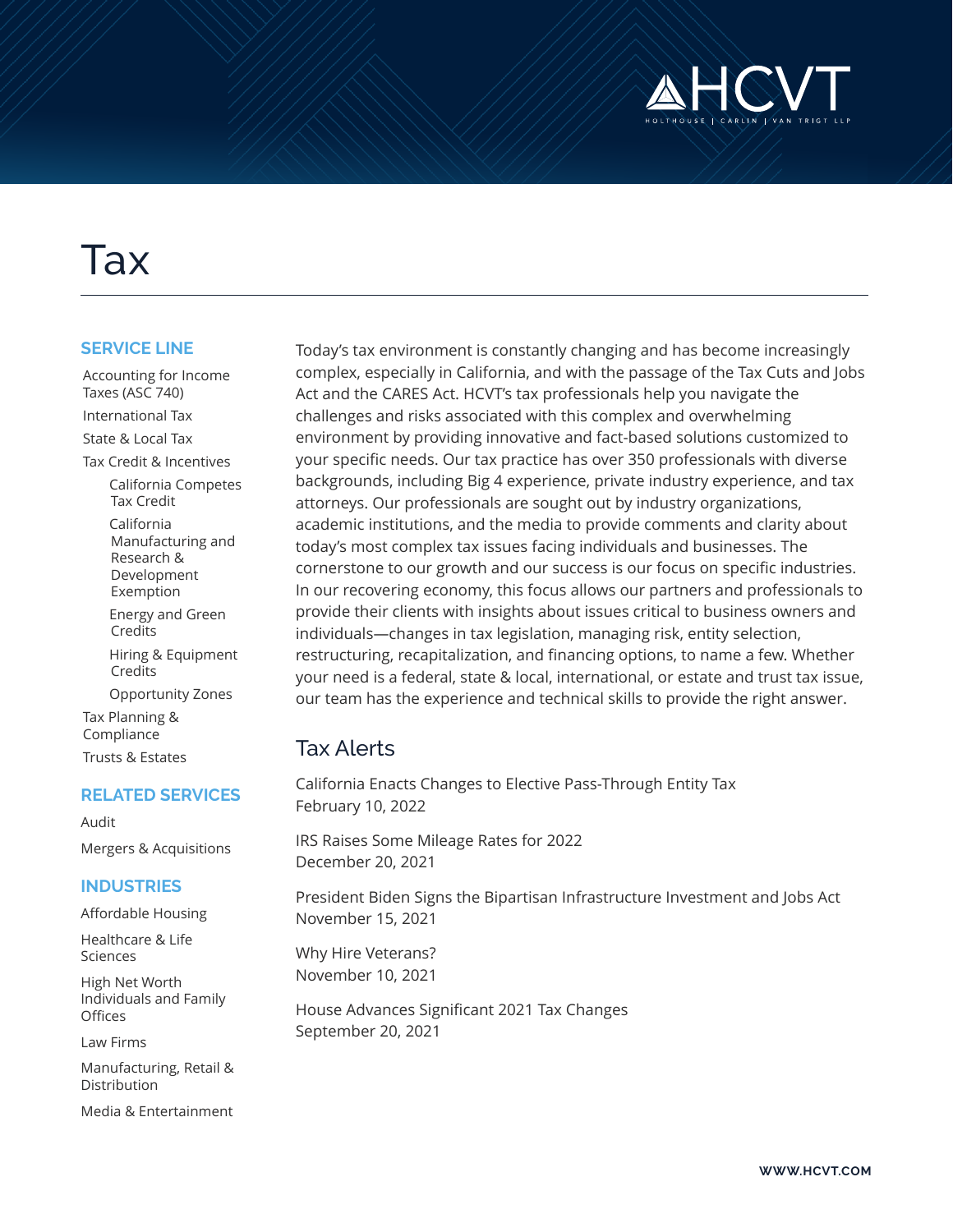

| Nonprofit Organizations                        |
|------------------------------------------------|
| Private Equity &<br><b>Investment Advisory</b> |
| <b>Professional Services</b><br>Firms          |
| Real Estate & Hospitality                      |
| Technology                                     |

#### **PROFESSIONALS**

Phillip Allred Greg Altman Sherry Amin Atikah Bholat Blake Borkovitz Greg Breen Cameron Burkert James S. Carlin Julia Chan Claire Chang Johnson Chao Kevin Chapman Blake E. Christian Terry Cockerham Cindy A. Cooper Kevin Cordano Philip Crocco Sarah Cullen Glenn Dance David Day Jeffrey Desgroseilliers Mike Dreyer Michael Duong Eniko Earley Jenni Elder Matthew A. Faas

California Enacts Elective Pass-Through Entity Tax July 19, 2021 FY 2022 Tax Proposal Green Book Released by Biden Administration-A Summary July 15, 2021 IRS Heightens Reporting Requirements for Virtual Currency Transactions July 9, 2021 Supreme Court Rejects GOP Challenge to Affordable Care Act June 17, 2021 Evolving Tax Proposals - The Biden Budget and Green Book Have Even More Surprises for Taxpayers June 7, 2021 Employee Retention Credits April 23, 2021 IRS COVID Extensions are Helpful but April 15th Deadline Still Looms for Many Taxpayers April 7, 2021 Watchdog Warns on Tax-Refund Delays Amid IRS Backlog Struggles March 24, 2021 Tax Day for Individuals Extended to May 17: Treasury, IRS Extend Filing and Payment Deadline March 17, 2021 \$28.6 Billion in Grant Relief Enacted to Support Bars and Restaurants Affected by COVID-19 March 12, 2021 The Mass Exodus - Can You Save Taxes by Moving Out of California? February 23, 2021 President Trump signs the Consolidated Appropriations Act, 2021 that includes \$900 Billion for COVID-19 Relief, including Tax and Paycheck Protection Program Provisions December 29, 2020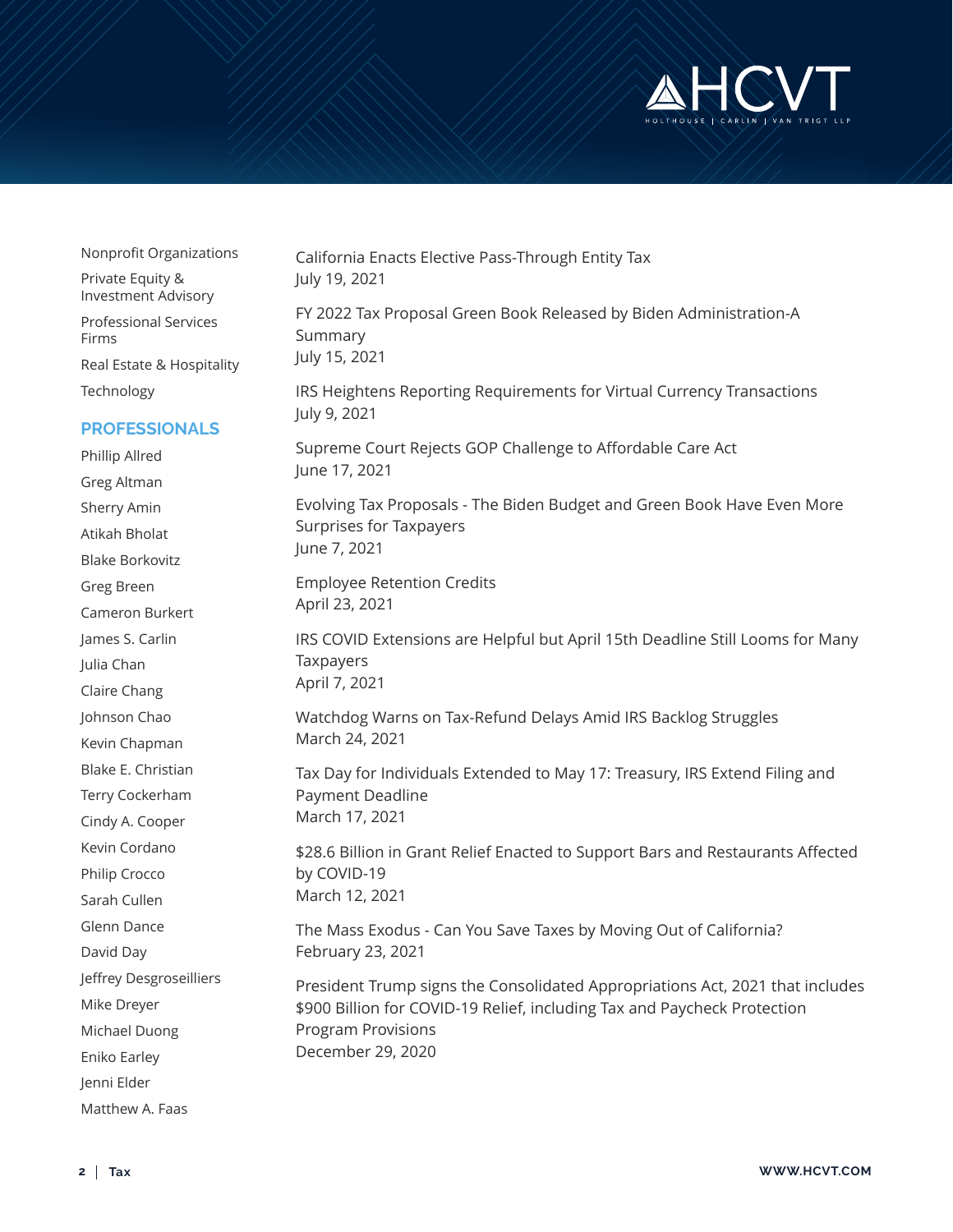

| Kyle Fang             | President Trump signs "Phase 4" Stimulus Bill-The 2021 Consolidated<br>Appropriations Act<br>December 28, 2020                                                                                                                                                     |
|-----------------------|--------------------------------------------------------------------------------------------------------------------------------------------------------------------------------------------------------------------------------------------------------------------|
| Jason A. Flashberg    |                                                                                                                                                                                                                                                                    |
| Jennifer Fong         |                                                                                                                                                                                                                                                                    |
| Casey B. Ford         | New Coronavirus Stimulus Package Contains Some Big Tax Items<br>December 22, 2020                                                                                                                                                                                  |
| John Frick            |                                                                                                                                                                                                                                                                    |
| Kenneth R. Froelich   | Are Rates Going Up? Biden's Tax Reform Proposal Unpacked<br>December 8, 2020                                                                                                                                                                                       |
| Chris Gays            |                                                                                                                                                                                                                                                                    |
| Victor J. Gonzales    | California Small Business Hiring Tax Credit<br>September 21, 2020                                                                                                                                                                                                  |
| Charlene W. Greene    |                                                                                                                                                                                                                                                                    |
| Hans Gustafsson       |                                                                                                                                                                                                                                                                    |
| Vicken M. Haleblian   | Guidance Issued on Payroll Tax Deferral<br>September 1, 2020                                                                                                                                                                                                       |
| Karina M. Hamilton    |                                                                                                                                                                                                                                                                    |
| Robert M. Hamilton    | <b>ACA Protective Refund Claim</b><br>June 30, 2020                                                                                                                                                                                                                |
| Jodie Hanano          |                                                                                                                                                                                                                                                                    |
| Sonny Heshmati        | IRS Offers Tax Relief to International Travelers Impacted by Coronavirus                                                                                                                                                                                           |
| Alison P. Ho          | April 23, 2020                                                                                                                                                                                                                                                     |
| Philip J. Holthouse   | CARES Act - Tax Provisions for Businesses and Individuals                                                                                                                                                                                                          |
| Kayla Hong            | April 13, 2020                                                                                                                                                                                                                                                     |
| Mark Hughes           | IRS Grants Broad Coronavirus Related Tax Relief                                                                                                                                                                                                                    |
| Greggory J Hutchins   | April 9, 2020                                                                                                                                                                                                                                                      |
| Dennis Ito            | California Sales and Use Tax Relief for Small Businesses Due to COVID-19<br>April 6, 2020<br>CARES Act - Changes to the 2019 and 2020 Business Interest Expense<br>Limitations<br>April 4, 2020<br><b>CARES Act - Paycheck Protection Program</b><br>April 1, 2020 |
| Isabel Kim            |                                                                                                                                                                                                                                                                    |
| Cathy Kleineahlbrandt |                                                                                                                                                                                                                                                                    |
| Evelyn Kuo            |                                                                                                                                                                                                                                                                    |
| Vivian Le             |                                                                                                                                                                                                                                                                    |
| Joseph W. Lee         |                                                                                                                                                                                                                                                                    |
| John R. Lilly         |                                                                                                                                                                                                                                                                    |
| Christina Lin         |                                                                                                                                                                                                                                                                    |
| Jared MacLean         | IRS Postpones Filing and Payment Deadlines for Gift and Generation Skipping<br>Transfer Tax (GST) Returns from April 15, 2020, to July 15, 2020<br>March 30, 2020                                                                                                  |
| Perchui Manasarian    |                                                                                                                                                                                                                                                                    |
| Eda Marin             |                                                                                                                                                                                                                                                                    |
| <b>Christy Meier</b>  | IRS and California Postpone Filing and Payment Deadline<br>March 22, 2020                                                                                                                                                                                          |
| Daniel A. Mejia       |                                                                                                                                                                                                                                                                    |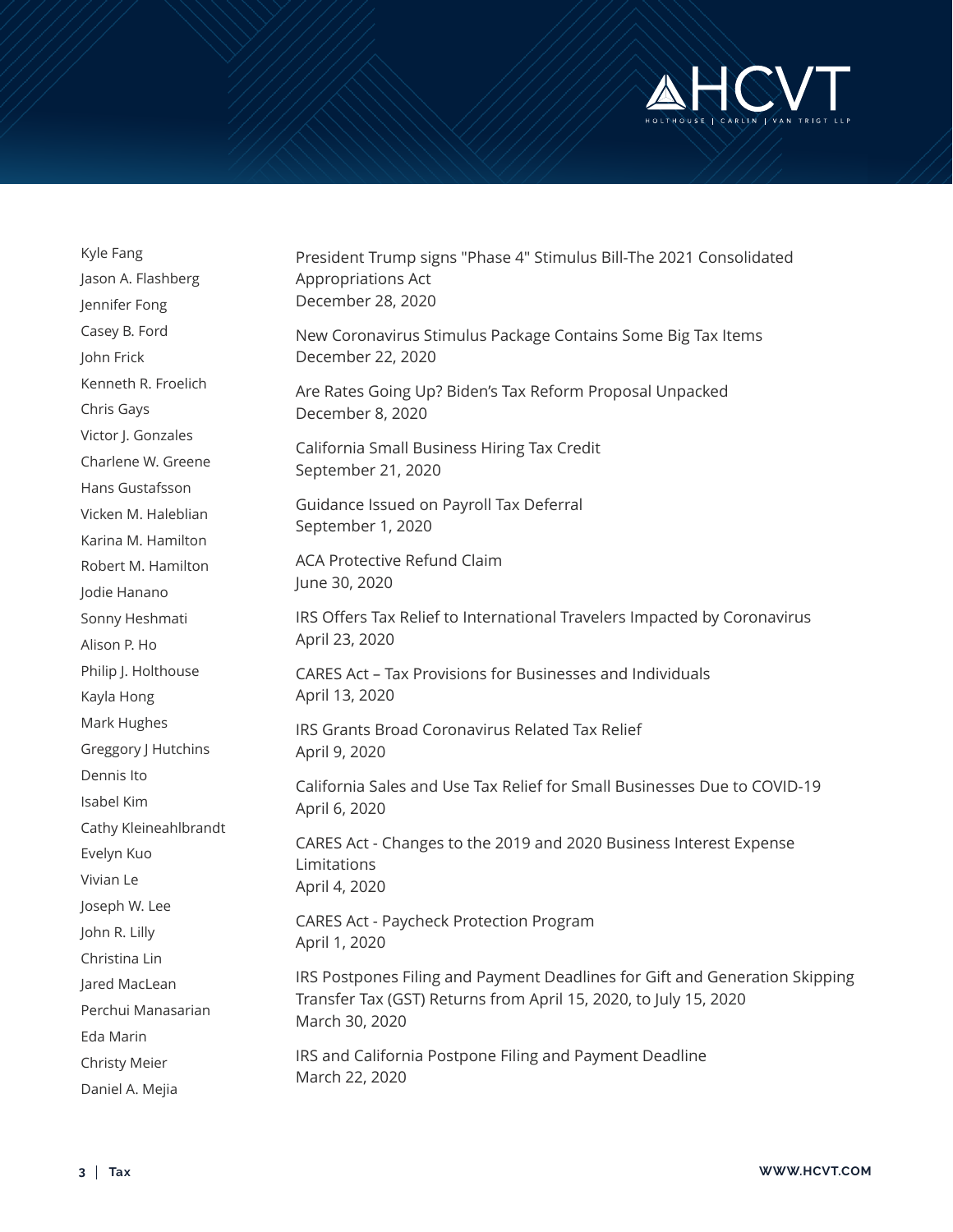

| Ben E. Neville        | Coronavirus Related Paid Leave for Workers and Tax Credits for Small and<br>Midsize Buisnesses<br>March 20, 2020                                         |
|-----------------------|----------------------------------------------------------------------------------------------------------------------------------------------------------|
| David Nowak           |                                                                                                                                                          |
| Patricia J. O'Connell |                                                                                                                                                          |
| Rosalinda V. Oasay    |                                                                                                                                                          |
| Nikki Ojielo          | IRS Delays April 15 Tax Payment Deadline by 90 Days for Millions<br>March 17, 2020                                                                       |
| Jina Park             | Tranche II OZ Regulations - A Long Wait But Generally Taxpayer Friendly<br>April 30, 2019                                                                |
| Peter Park            |                                                                                                                                                          |
| Ryan Partridge        | IRC §199A Qualified Business Income: Final versus Proposed Regulations<br>March 15, 2019                                                                 |
| Robin Paule           |                                                                                                                                                          |
| Jerry Pirozzi         |                                                                                                                                                          |
| Keith Pritchard       | RENTAL REAL ESTATE: TRADE OR BUSINESS SAFE HARBOR UNDER IRC §199A<br>February 5, 2019                                                                    |
| Dane Samson           |                                                                                                                                                          |
| Inessa Sarkisyan      | The State of Opportunity Zone Investing<br>January 30, 2019                                                                                              |
| Jessica Schwalb       |                                                                                                                                                          |
| Sharon A. Scofield    | Top 10 Things You Need to Know about the Federal Opportunity Zone Program<br>December 6, 2018                                                            |
| Felix Shapiro         |                                                                                                                                                          |
| Jonathan Siao         | Opportunity Zone Executive Summary: Investment Diversification and Tax                                                                                   |
| Lisa Sica             | Savings Tool<br>November 30, 2018                                                                                                                        |
| Martina Simbulan      |                                                                                                                                                          |
| David Smith           | What Service Business Owners Need to Know About Proposed Rules on the<br>Definition of Specified Service Trades or Businesses (SSTBs)<br>August 30, 2018 |
| Scott D. Stephenson   |                                                                                                                                                          |
| Jeff N. Strug         |                                                                                                                                                          |
| Norm Tamkin           | Tax Cuts and Jobs Act Guidance<br>August 24, 2018                                                                                                        |
| Sarah Tewner          |                                                                                                                                                          |
| Andy Torosyan         | Proposed Rules Would Curb Avoidance of SALT Deduction Limit<br>August 24, 2018                                                                           |
| <b>Eckhard Walter</b> |                                                                                                                                                          |
| <b>Britany Wells</b>  | Investment Income Tax Changes<br>August 9, 2018<br>Opportunity Zone Program - A Federal Tax Deferral and Permanent Savings<br>Tool<br>August 1, 2018     |
| Stephanie Wilkinson   |                                                                                                                                                          |
| Mark S. Yamamoto      |                                                                                                                                                          |
| Stacy Yamanishi       |                                                                                                                                                          |
| Doris Y. Yau          |                                                                                                                                                          |
| <b>Tanner Yeates</b>  |                                                                                                                                                          |
| Christopher O. Zafra  |                                                                                                                                                          |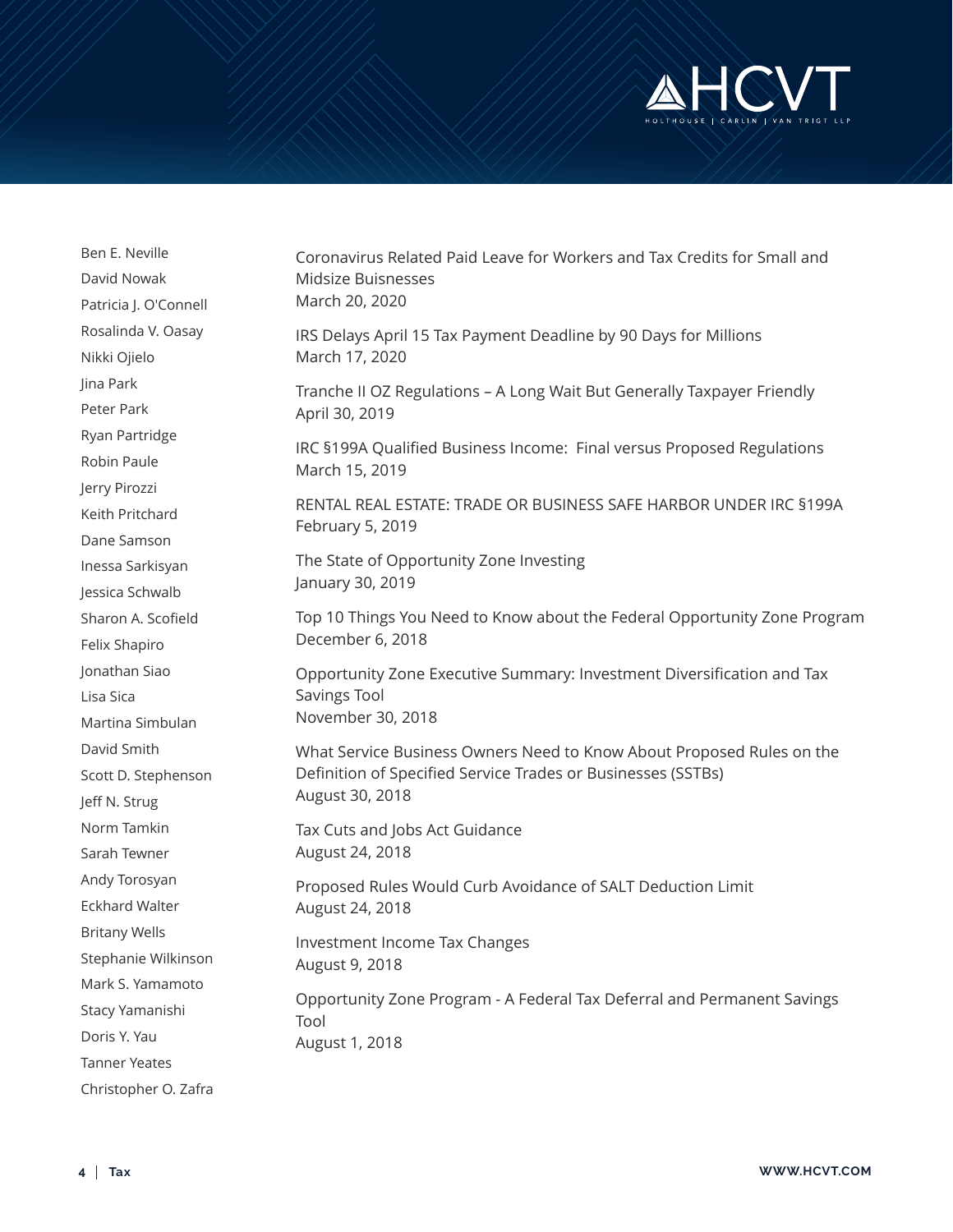

David Zeiger The Demise of the Physical Presence Standard for Sales Tax June 21, 2018

> Tax Cuts and Jobs Act - Changes to the Deductions for Meals, Entertainment and other Fringe Benefit Expenditures February 13, 2018

Tax Cuts and Jobs Act-New Deduction for Qualified Business Income February 6, 2018

Tax Cuts and Jobs Act—New Opportunities to Minimize the Tax Cost of Transferring Wealth January 15, 2018

Proposed PPACA Replacement Bills Contain Many Tax Changes March 7, 2017

Recently issued Proposed Regulations may Significantly Affect Valuation Discounts on Intra-Family Transfers August 9, 2016

## Articles

The Cost of Deferred Revenue *The Tax Adviser*, January 21, 2020

Reporting Tax Losses: Pitfalls and Opportunities After *Pilgrim's Pride Bloomberg BNA Tax Management Real Estate Journal*, October 5, 2016

Structuring the Acquisition of an S Corporation to Achieve an Asset Basis Step Up

*USC Tax Institute, Rel. 68-8/2016*, June 21, 2016

Structuring Alternatives for Buying and Selling Privately Held Businesses *Tax Institute, University of Southern California Gould School of Law*

Opportunities and Traps in Tax Treatment of Transaction Costs and Intangible Asset Costs *Bloomberg BNA Tax Management Real Estate Journal*

Investment and Tax Planning in Light of the New Net Investment Income Rules *CEG Worldwide-Resources*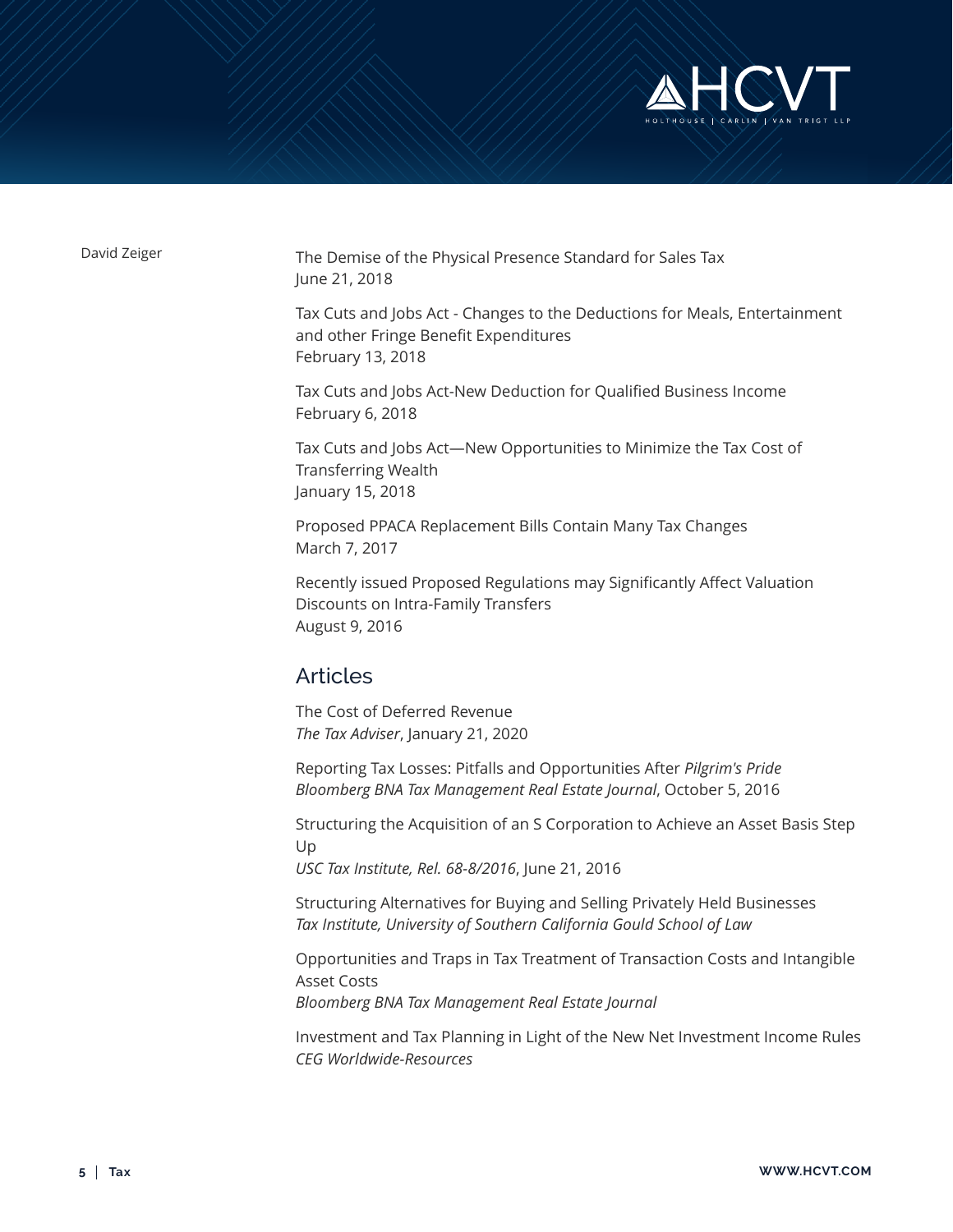

Understanding Your Clients from the CPA's Perspective *CEG Worldwide-Resources*

Attacking Transactions to Evade *General Utilities* Repeal Temporary regulations prevent corporations from avoiding tax through the use of partnerships *Corporate Taxation Insider*, July 30, 2015

R & D Tax Credit Developments on Internal-use Software Recently issued proposed regulations will benefit qualifying taxpayers *Corporate Taxation Insider*, May 28, 2015

How the Tax Increase Prevention Act of 2014 Affects Corporations Here's what you need to know about the many extended corporate provisions *Corporate Taxation Insider*, January 29, 2015

Taxing Certain Partnership Distributions Proposed regulations would affect the tax treatment of distributions of unrealized receivables and appreciated inventory *Corporate Taxation Insider*, December 18, 2014

Claiming Ordinary Theft Loss Deductions for Stock Investments *taxanalysts*

Expanded R & D Tax Credit Option *Corporate Taxation Insider*, June 26, 2014

Taxing Severance Payments *Corporate Taxation Insider*, May 29, 2014

The Completed-Contract Method A recent tax court decision is important for long-term contract accounting *Corporate Taxation Insider*, March 27, 2014

Rethinking Depreciation of Antiques & Metals *Tax Notes*

Loss Disallowance After Rite Aid: Deconstructing - "20"

## HCVT in the News

2021 Tax and Business Impact *Vertex Advisors*, February 18, 2021